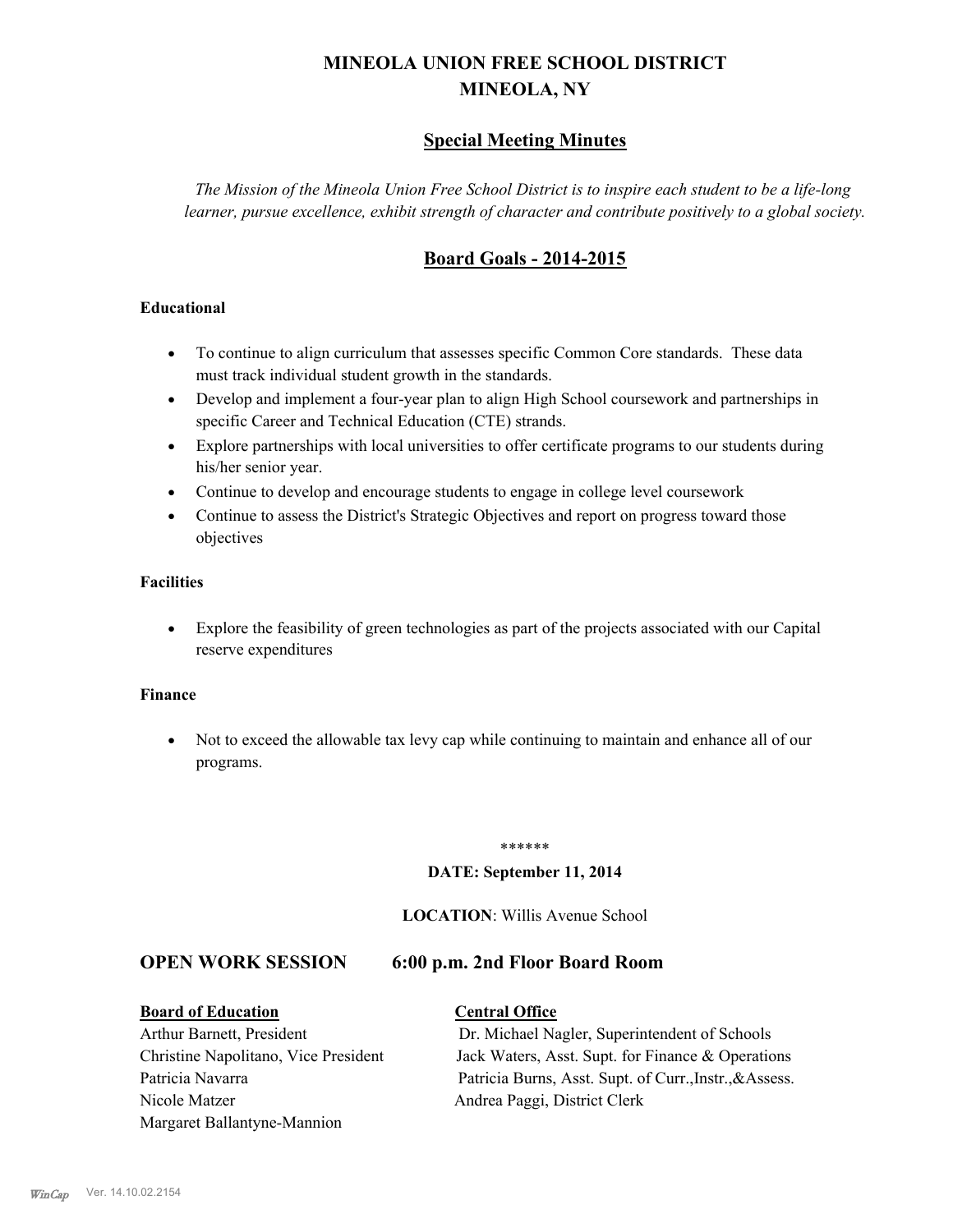**A. Call to Order - 6:00pm**

- **B. Pledge of Allegiance**
- **C. Reading of Mission**
- **D. Moment of Silent Meditation**
- **E. Dais & Visitor Introductions**

**F. Executive Session Time: \_\_\_\_\_\_\_ p.m.**

There was no need for an executive session at this time and the Board moved onto new business.

| <b>Motion:</b><br>Second: |                                                  |                        |  |
|---------------------------|--------------------------------------------------|------------------------|--|
| Yes:                      |                                                  | No:                    |  |
|                           |                                                  |                        |  |
| Passed:                   |                                                  |                        |  |
|                           | <b>G. Return to Regular Session</b>              | Time: $\_\_\_\_p$ p.m. |  |
| <b>Motion:</b><br>Second: | <u> 1989 - Andrea Stationer, Amerikaansk kon</u> |                        |  |
| Yes:                      |                                                  | No:                    |  |
|                           |                                                  |                        |  |
|                           |                                                  |                        |  |
| Passed:                   |                                                  |                        |  |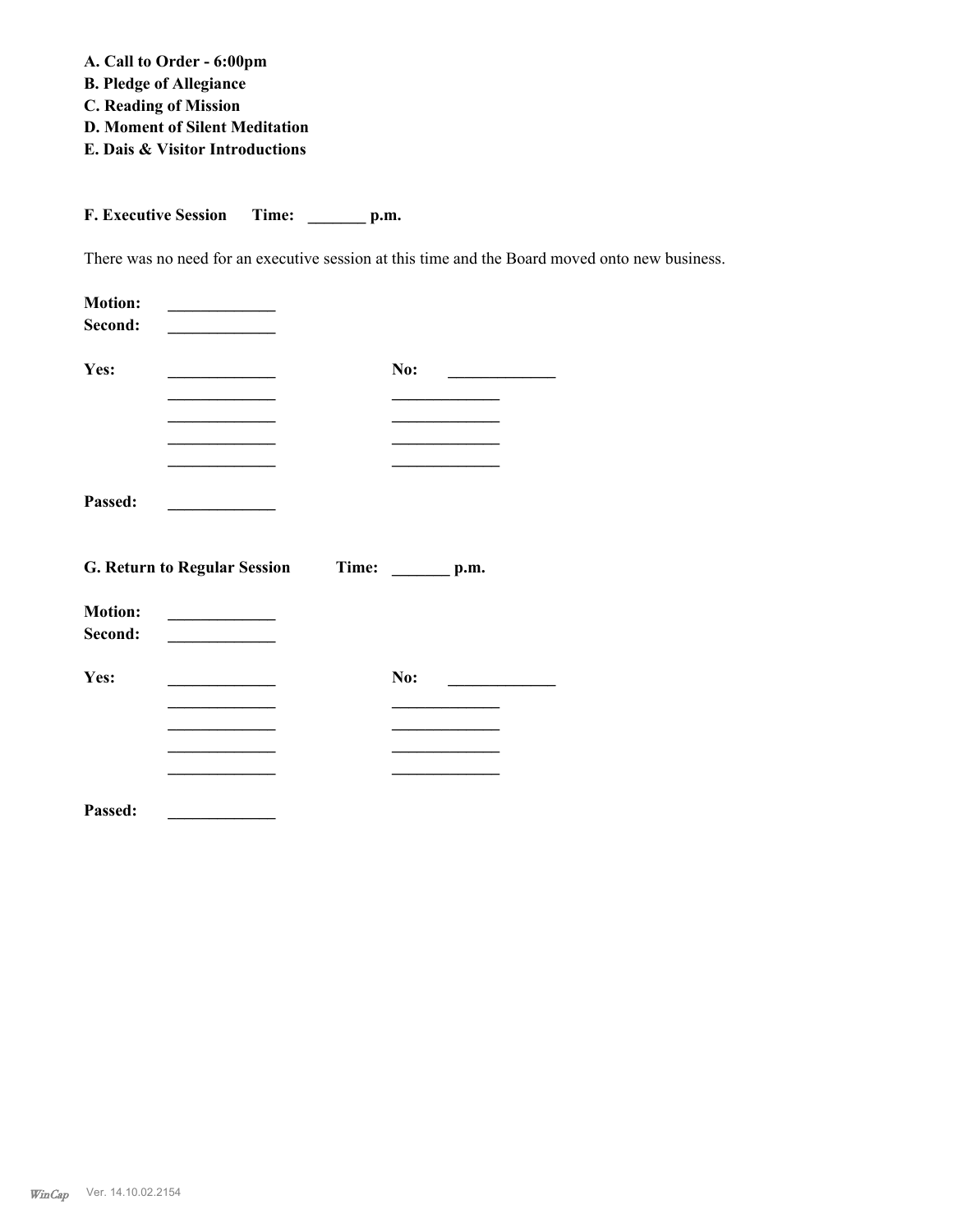**RESOLUTION # 15 - IT IS HEREBY RESOLVED,** pursuant to the provisions of Education Law Section 913, that an employee whose identity is known to the Board of Education, is hereby directed to report for an examination in order to determine his/her physical and /or mental capacity to perform his/her employment duties, the said examination will be conducted by a medical professional selected by the School District at a date(s) and time set forth in the notice letter to the employee, or thereafter as needed, and be it further

**RESOLVED,** that the Board of Education hereby authorizes the Superintendent of Schools to execute an agreement with Dr. Randall Solomon to provide professional medical services related to this examination in a form approved by District Counsel, the draft contents of which have been reviewed by the Board of Education in Executive Session.

**Motion:** Nicole Matzer **Second:** Christine Napolitano

Yes: Margaret Ballantyne **No:** None Nicole Matzer Patricia Navarra Christine Napolitano Arthur Barnett

**Passed:** Yes

#### **I. Executive Session Time: 6:24 p.m.**

At 6:24pm, a motion was made for the Board to go into Executive session to discuss this personnel matter.

| <b>Motion:</b> | Nicole Matzer                                                                                      |     |      |
|----------------|----------------------------------------------------------------------------------------------------|-----|------|
| Second:        | Margaret Ballantyne                                                                                |     |      |
| Yes:           | Margaret Ballantyne<br>Nicole Matzer<br>Patricia Navarra<br>Christine Napolitano<br>Arthur Barnett | No: | None |
|                |                                                                                                    |     |      |

**Passed:** Yes